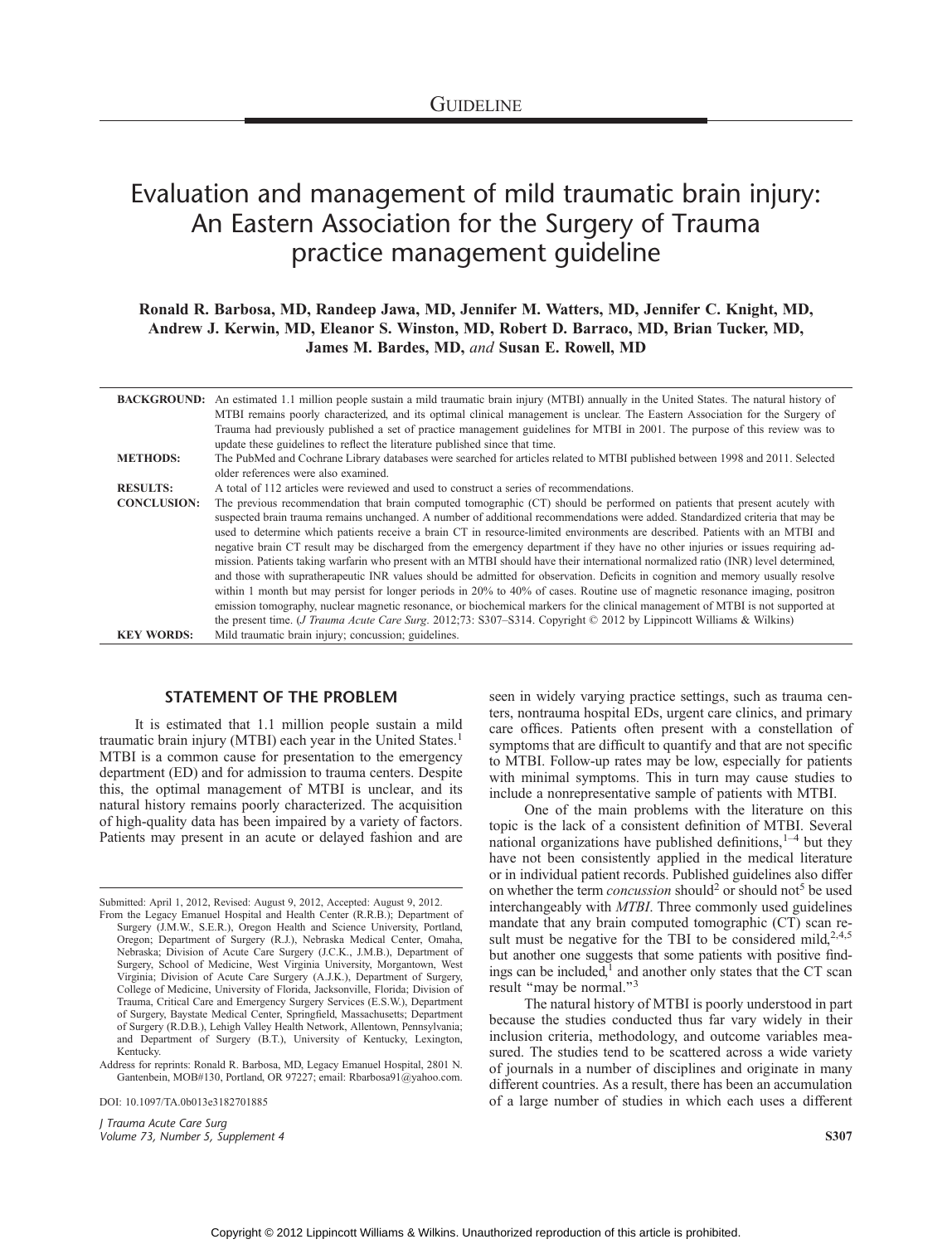measurement tool to describe a set of different outcome variables in its own unique study population.

Recommendations on the management of patients with MTBI were published by a Practice Management Guidelines (PMG) work group of the Eastern Association for the Surgery of Trauma (EAST) in 2001.<sup>4</sup> This document included literature from 1975 to 1998. The purpose of this update was to revise and expand on these recommendations using literature published up to 2011.

## **PROCESS**

A search of Pubmed and Cochrane databases was performed. Key words included closed head injury, concussion, and traumatic brain injury and included descriptors such as mild and minor. Additional references were obtained in the reference sections of retrieved articles, from review articles, and from Web resources. English-language references from 1980 to 2011 were examined, and articles published after 1999 were emphasized. A significant number of studies that were noncontributory were excluded. There was a notable lack of randomized, controlled trials, and it was not possible to restrict our review of any MTBI subtopic to such trials. In total, 112 articles were determined to be relevant for consideration for this PMG update. Recommendations were characterized as Level 1, 2, or 3 in the same fashion as in other EAST guidelines.

## **DEFINITION**

MTBI is defined as an acute alteration in brain function caused by a blunt external force and is characterized by a Glasgow Coma Scale (GCS) score of 13 to 15, loss of consciousness for 30 minutes or less, and duration of posttraumatic amnesia of 24 hours or less. If a brain CT scan has been performed, its result must be normal. The terms mild traumatic brain injury and concussion may be used interchangeably.

# RECOMMENDATIONS

#### Level 1

There are no level 1 recommendations

## Level 2

- 1. Clinicians should perform brain CT scan on patients that present with suspected brain injury in the acute setting if it is available.
- 2. If CT resources are limited, consideration may be given to the use of a set of standardized criteria (e.g., the Canadian CT Head Rule [CCHR], New Orleans Criteria [NOC]) to determine which patients with MTBI receive a brain CT scan. Clinicians should be aware that this practice is associated with a nonzero missed injury rate.

#### Level 3

- 1. Clinicians should not routinely use magnetic resonance imaging (MRI), positron emission tomography, or nuclear magnetic resonance in the clinical management of patients with MTBI at the present time (Level 3).
- 2. Patients with an isolated MTBI and a negative brain CT scan result may be discharged from the ED if they have
- 3. Patients taking warfarin who present in the acute setting with an MTBI should have their international normalized ratio (INR) level determined. (Level 3).
- 4. Anticoagulated patients with supratherapeutic INR values and a normal initial brain CT scan result remain at significant risk for interval development of intracranial hemorrhage and should be admitted for a period of observation (Level 3).
- 5. Patients may be advised that measurable deficits in cognition and memory usually resolve at 1 month but that in 20% to 40% of cases, postconcussive symptoms may persist for 3 months or longer (level 3).
- 6. The ability to safely operate a motor vehicle may be impaired for a variable length of time in patients with MTBI. The timing of resumption of driving should be individualized (Level 3).
- 7. The timing of returning to work for patients with MTBI should be individualized. Formal neuropsychologic testing can be considered in some cases (Level 3).
- 8. Biochemical markers such as S-100, neuron-specific enolase, and serum tau should not be routinely used in the clinical management of patients with MTBI except in the context of a research protocol (Level 3).

# SCIENTIFIC FOUNDATIONS

## Definition and Epidemiology

Several national organizations have published guidelines describing a definition of MTBI. These include the Centers for Disease Control and Prevention (CDC, 2003),<sup>1</sup> the Veterans Affairs/Department of Defense (VA/DoD) Clinical Practice Guidelines  $(2009)$ ,<sup>2</sup> the American College of Rehabilitation Medicine definition  $(1993)$ ,<sup>3</sup> and the 2001 EAST PMG guidelines.<sup>4</sup> Each definition is in agreement that the mechanism must involve a blunt external force with a resulting physiologic alternation in brain function.<sup>1-4</sup> Although the language describing the nature of the alteration in brain function varies, most agree that the presenting GCS score should be 13 to  $15$ ,  $1-4$  that any loss of consciousness should be less than 30 minutes, $1-3$  and that the duration of posttraumatic amnesia should be less than 24 hours.<sup>1-3</sup>

Other aspects of the definition of MTBI vary between these four guidelines. Patients having seizures after injury can still be considered to have an MTBI according to one defini- $\text{tion}^1$  but would be excluded by another,<sup>4</sup> and the issue was not addressed in the other two guidelines.<sup>2,3</sup> The presence of a focal neurologic deficit is allowed by one definition<sup>3</sup> but not the other three.<sup>1,2,4</sup> The CDC guidelines state that some patients with positive findings on brain CT scan can still be considered to have an MTBI,<sup>1</sup> but in the VA/DoD<sup>2</sup> and 2001  $EAST<sup>4</sup>$  guidelines, the CT scan finding must be negative, and the ACRM definition only says that the CT scan ''may be normal."<sup>3</sup>

Disagreement also exists on whether the terms concussion and MTBI are synonymous. The VA/DoD guidelines recommend that the terms be used interchangeably in the medical record and when speaking to patients.<sup>2</sup> In contrast, the

S308 **2012** Lippincott Williams & Wilkins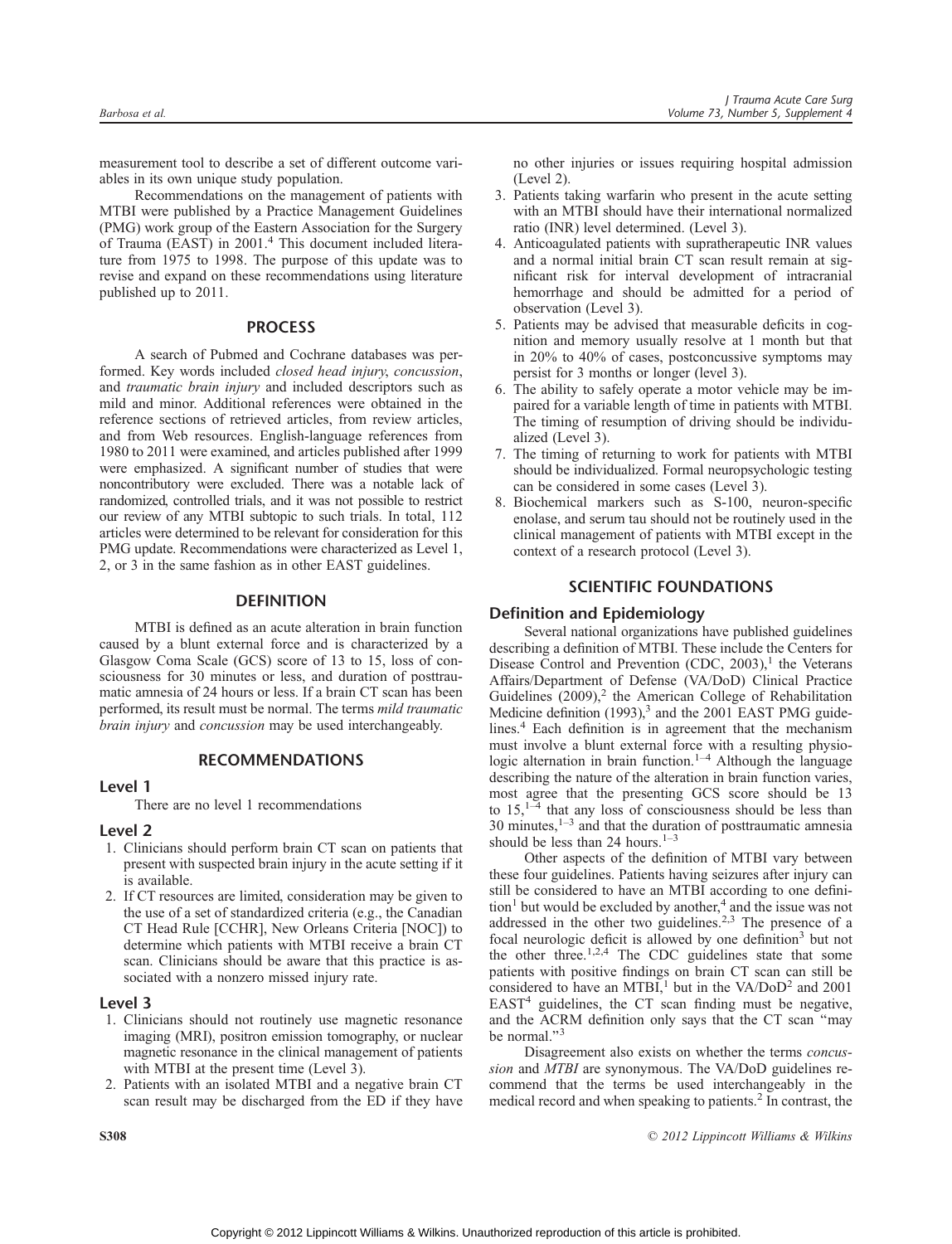2009 Consensus Statement on Concussion in Sport, a highly referenced sports medicine consensus paper, states that MTBI is a distinct process from concussion and that the terms should not be used interchangeably.<sup>5</sup> However, the panel did not propose a definition of MTBI or how it might be distinguished from concussion. Generally speaking, the emergency medicine and trauma literature tends to use the term MTBI, and the sports medicine literature tends to use the term concussion.

The epidemiology of MTBI remains poorly understood in part owing to inconsistent definitions and terminology. National, regional, and hospital data registries typically quantify TBI cases using International Classification of Diseases --9th Rev.--Clinical Modification (ICD-9-CM) codes. Concussion is currently listed as ICD-9-CM code 850. However, only some of the 850 codes (850.0, 850.1, 850.11) would be characterized as an MTBI using existing definitions. Codes 850.12 and 850.4 would be characterized as ''moderate'' TBI under any of the commonly used definitions, $1-4$  yet the term concussion is still used by the ICD-9-CM system. Furthermore, clinical documentation often does not contain enough detail for patients with MTBI to be properly coded as 850.0 to 850.11. These factors make it difficult to determine exactly what percentage of all patients with TBI have an MTBI. A recent CDC report indicated that approximately 1.7 million patients with a TBI seek medical attention annually in the United States,<sup>6</sup> and an earlier CDC report estimated that  $75%$ of all patients with TBI have an MTBI.<sup>1</sup>

## Role of Imaging

Noncontrast brain CT scans have been used to determine the presence of intracerebral lesions after trauma since the mid-1970s. The 2001 EAST guidelines recommend obtaining a brain CT scan for essentially all patients presenting with an MTBI.<sup>4</sup> In contrast, the 2003 CDC<sup>1</sup> and the 2009 VA/DoD<sup>2</sup> guidelines do not list criteria for obtaining a brain CT scan. It has become commonplace at many US medical centers to perform a brain CT scan for any patient who presents acutely with any loss of consciousness or other clinical sign of MTBI.

The practice of obtaining a brain CT scan for every patient that could conceivably have positive findings leads to a significant number of negative study findings and may also be burdensome from a financial and resource standpoint. As a result, there has been considerable effort directed toward identifying patients that present clinically with an MTBI but are unlikely to have an intracranial lesion on  $CT$  scan.<sup>7-13</sup> One of the most important of these efforts was the study introducing the so-called Canadian CT Head Rule, published by Stiell et al.<sup>8</sup> in 2001. The authors enrolled 3,121 patients at 10 Canadian medical centers that presented within 24 hours of injury with a history of blunt head trauma, an initial GCS score of 13 to 15, and amnesia or disorientation. The primary outcome was need for neurologic intervention, and the secondary outcome was ''clinically important'' injury seen on CT scan. A set of five "high-risk" and two "medium-risk" history and examination findings were generated, which predicted the primary and secondary outcomes. The presence of a high-risk factor (failure to reach GCS score of 15 in 2 hours, suspected open or depressed skull fracture, vomiting  $\geq 2$  episodes, sign of basal skull fracture, and age  $\geq 65$  years) was 100% sensitive

for predicting the need for neurologic intervention and would yield a 32% CT rate. The presence of a medium-risk factor (amnesia for 930 minutes and dangerous mechanism of injury) was 98.4% sensitive for clinically important brain injury and would result in a 54% CT rate. These seven risk factors were termed the *Canadian CT Head Rule* (CCHR).<sup>8</sup> One important feature of the study is that it makes the assumption that certain brain lesions are not clinically important. These were defined by the authors as a solitary contusion of less than 5 mm, localized subarachnoid blood less than 1 mm thick, subdural hematomas less than 4 mm, pneumocephalus, and closed depressed skull fracture not through the inner table. The CCHR performed favorably in a subsequent external validation study, $11$  but a follow-up study by the authors revealed that the brain CT rates actually increased in the Canadian medical centers in which it was implemented.10 Although acceptance of the CCHR has not yet been widespread, its use has been recommended in the eighth edition of Advanced Trauma Life Support.<sup>14</sup>

In 2000, Haydel et al.<sup>7</sup> published a study identifying seven clinical findings, later referred to as the NOC, which predicted the presence of lesions on brain CT scan for patients presenting with a TBI and an initial GCS score of 15. These included intoxication, age greater than 60 years, headache, vomiting, deficits in short-term memory, physical evidence of trauma above the clavicles, and seizure. All patients with lesions on brain CT scan had one or more of these seven findings. One study comparing the CCHR and the NOC showed that the NOC were more sensitive for the detection of positive CT findings; however, the potential decrease in CT use was only 3% for the NOC versus 37% for the CCHR.<sup>11</sup>

Given the wide variation in practice patterns and resource availability throughout the world, it is unlikely that any one set of criteria will be accepted universally. Applying a set of criteria derived in one location may have different results in other populations. For example, in the CHALICE study<sup>15</sup> (conducted in the United Kingdom), use of the listed criteria led to a CT scan rate of 14%, whereas in a subsequent validation study in Australia, use of the same criteria led to a 46% CT scan rate.<sup>16</sup> It has been pointed out that published CT scan guidelines all demonstrate a tradeoff between sensitivity and specificity.<sup>12</sup> Efforts to achieve an overall reduction on CT use will inevitably lead to a higher missed injury rate, although whether these injuries are clinically significant is debatable.<sup>8,9</sup> These differences have significant implications that may influence the degree to which an algorithm is adopted in different areas. It may not be realistic to expect that a set of criteria that is generated in a given location with its own unique medicolegal environment can be easily transferred to another area with the same degree of acceptance.

Other structural and functional imaging modalities have been used clinically and in research for patients with MTBI. Among these, MRI is the most readily available in the clinical setting. Its sensitivity for the detection of contusions, shear injury, and extra-axial hematomas is higher than that of CT scan, although for fractures, it is lower.<sup>17</sup> It may detect white matter lesions consistent with shear injury in patients presenting with normal CT scan findings.<sup>18</sup> However, data to support the notion that the presence of these lesions correlates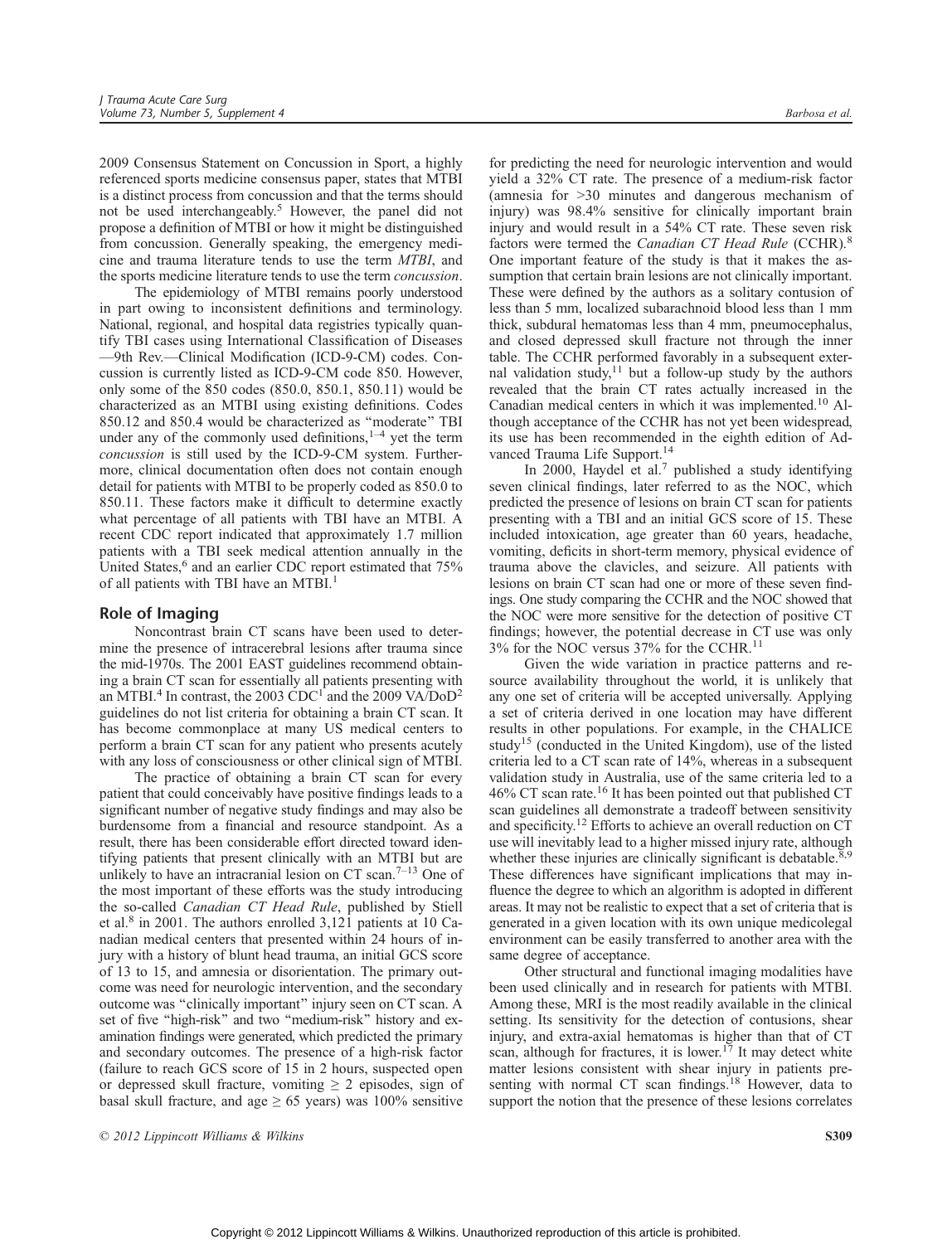with worsened neuropsychologic outcome or the development of postconcussive symptoms are limited.<sup>19</sup> A variety of functional imaging modalities have also been explored, including functional MRI,<sup>20</sup> diffusion tensor MRI,<sup>21</sup> positron  $e^{\frac{2}{2}}$  emission tomography,<sup>22,23</sup> and proton nuclear magnetic resonance.<sup>24</sup> Use of a noninvasive device designed to assess cerebral perfusion known as the brain acoustic monitor has also been described.<sup>25</sup> These modalities are expected to remain an active area of research. However, at the present time, there are insufficient data to support the routine use of any of these modalities in the clinical setting.

#### Indications for Discharge

In 2011, Holmes et al.<sup>26</sup> published results from a prospective multicenter observational study that described the clinical outcome of children presenting with a blunt head injury, GCS score of 14 to 15, and a negative brain CT scan finding. A total of 13,543 patients with a mean age of 8.9 years were included, and the original decision to obtain a CT scan was left to the discretion of the treating physicians. Charts were reviewed for the hospitalized patients (17%), and telephone follow-up was done for the patients discharged home (83%). The outcome measures were subsequent positive findings on CT or MRI scans and need for neurosurgical interventions. Overall, 0.16% of patients with a normal brain CT scan results were found to have positive findings on a subsequent CT scan. The percentage was slightly higher for patients with GCS score of 14 (0.6%) than it was for those with GCS score of 15 (0.12%). None of the patients required neurosurgical intervention. The authors concluded that children with GCS score of 14 to 15 and a negative brain CT scan finding could safely be discharged home unless another indication for admission was present.<sup>26</sup>

The largest study on this subject in adults was published by Livingston et al.<sup>27</sup> in 2000. The study included  $1,788$ patients with GCS score of 14 to 15 and an initial brain CT scan interpreted as negative. Overall, 1.1% of patients later had their brain CT interpretations changed from negative to positive, and 0.3% of patients required neurosurgical intervention such as intensive care unit monitoring or antiedema medications. Only one patient with an initially negative brain CT scan finding required a craniotomy, and this was for elevation of a complex craniofacial fracture rather than for hemorrhage. The negative predictive value of a negative brain CT scan result for the need for subsequent neurosurgical intervention was 99.7%.

In 2004 af Geijerstam et al.<sup>28</sup> reviewed the MTBI literature from 1966 to 2004 to determine the frequency of clinical deterioration for patients presenting with a GCS score of 15 and a negative brain CT scan result. The study included more than 62,000 patients of all ages divided among 93 publications. Adverse outcomes within the first 2 days after injury were examined. Only three patients were reported to have had a significant clinical deterioration within the first 2 days after injury. The authors concluded that brain CT scan could be safely used to decide which patients should be admitted to the hospital.

Patients who are therapeutically anticoagulated (e.g., with warfarin, clopidogrel, or other agents) may warrant special consideration. All of the larger studies listed previously either excluded patients taking these agents or included<br>a small or unspecified number of them.<sup>7–13,15,16,26–28</sup> To date, there has been no sizable study outlining a set of clinical criteria that defines a subset of therapeutically anticoagulated patients for which a brain CT scan can be safely withheld after MTBI. It also remains unclear how long patients taking warfarin that have a negative brain CT scan result should be observed in a hospital setting. One study by Kaen et al.<sup>29</sup> showed that 1.4% of patients taking therapeutic warfarin or heparin had the interval development of intracranial hemorrhage in the first 24 hours after an initially negative brain CT scan result.

A study by Cohen et al. $30$  in 2006 showed that anticoagulated patients with supratherapeutic INR values are at significant risk for clinical deterioration, morbidity, and mortality after any TBI, including MTBI. The study included patients from a prospective TBI database as well as charts reviewed during the ACS verification process at several trauma centers. Within this group, 77 patients had a GCS score of 13 to 15 and a supratherapeutic INR value (mean 4.4). Twenty patients were discharged home, and 35% of these had negative CT scan results. Eighteen patients (90%) returned to the ED with significant intracranial hemorrhage. Among the patients admitted for observation ( $n = 45$ ) most (70%) had a brain CT scan; the CT scan result was normal 88% of the time. Despite this, 80% of the admitted patients had a significant clinical deterioration and development of new hemorrhages on repeated CT scan. The authors recommended that all patients taking warfarin who present with an MTBI have their INR levels determined, that all patients with supratherapeutic INR levels be admitted for observation even if the initial brain CT scan result is normal, and that INR levels should be reversed at least to therapeutic levels.

#### Outcome

The existing literature regarding the prognosis of patients with MTBI was reviewed by the WHO Collaborating Centre Task Force in 2004.<sup>31</sup> The review included 120 studies conducted in a variety of disciplines in children and adults. Most studies agreed that most of the patients showed clinical recovery within 3 months to 12 months. Studies involving cognition and memory tended to show return to baseline by 3 months in children and in most adults. A meta-analysis published in 2003 also showed that cognitive deficits tend to resolve by 3 months.<sup>32</sup> However, other authors have reported that cognitive and memory deficits often persist longer than 3 months.33,34 The heterogeneity of the current literature on memory and cognitive changes after MTBI makes it difficult to make more specific conclusions. The studies are of widely varying quality, and the inclusion criteria and definition of MTBI are rarely consistent between them. In addition, a large number of different outcome assessment tools have been used. These have included computerized<sup>33</sup> and manual<sup>35</sup> evaluations of memory, reaction time, and decision time. Standardized tools such as the Functional Independence Measure,<sup>36</sup> Wechsler Adult Intelligence Scale,<sup>37,38</sup> and the Immediate Postconcussion Assessment and Cognitive Testing Battery (ImPACT)<sup>34</sup> are commonly used, as are a variety of other tools. $38-40$ 

A variety of other symptoms are often present after MTBI. These may include symptoms such as headache,

 $\degree$  2012 Lippincott Williams & Wilkins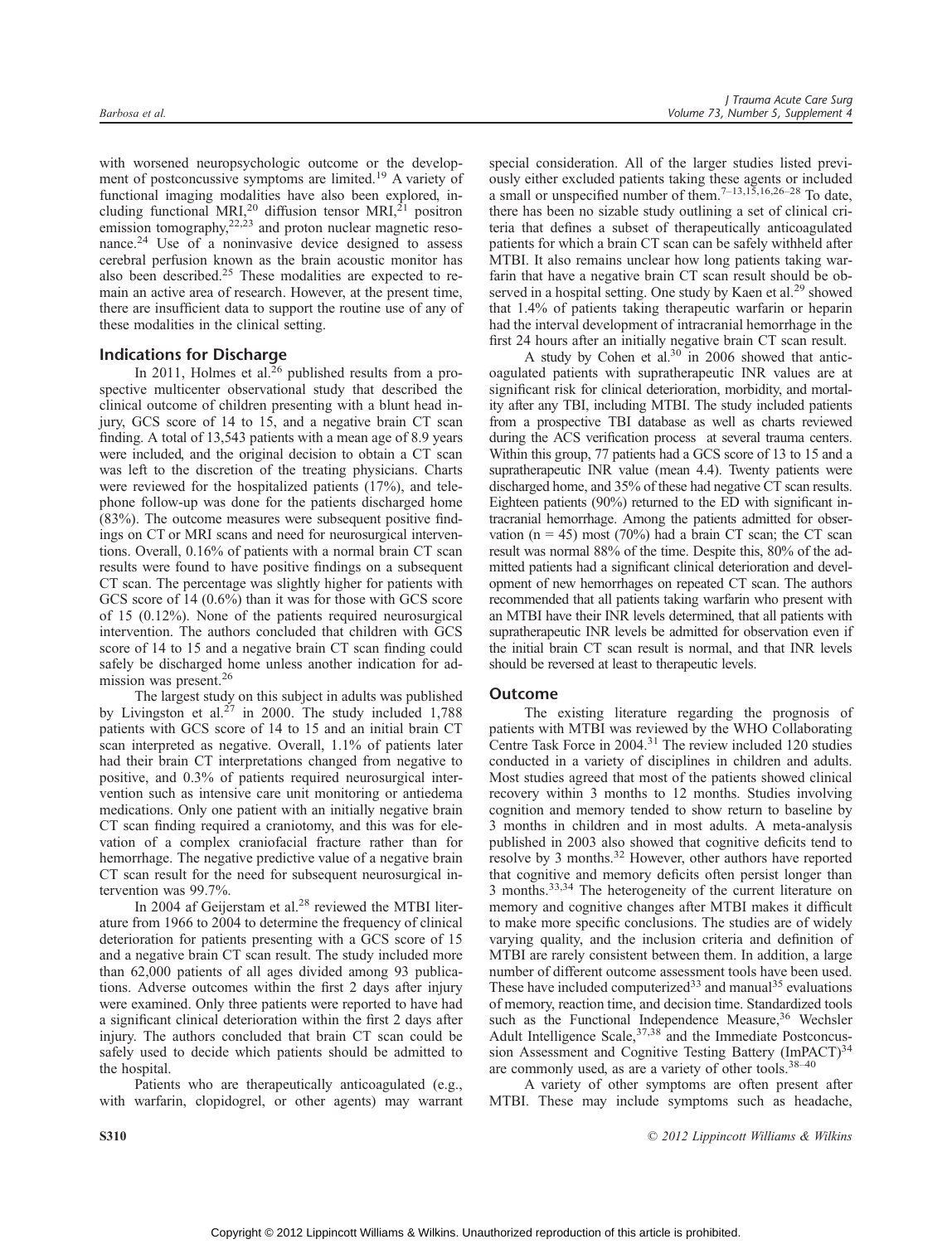dizziness, fatigue, anxiety, depression, irritability, and personality changes. The presence of one or more of these symptoms is often referred to as the postconcussive syndrome (PCS). Specific criteria for PCS have been described,  $41,42$  but in routine practice, the term is often used for patients with any residual symptoms. In one study by Ingebrigsten et al.,  $43\frac{62}{%}$ of patients had one or more symptoms at 3 months after injury, with 40% meeting ICD-9 criteria for PCS. In another study, 42% of patients reported the presence of four or more residual symptoms at 3 months.<sup>44</sup> Faux et al.<sup>45</sup> reported the presence of PCS at 3 months after injury in 35% and 25% of Canadian and Australian patients with MTBI, respectively. In contrast, a study by Yang et al.<sup>46</sup> found that only 13% of patients with MTBI had one or more residual symptoms at 8 weeks. This degree of variation is not surprising given the different patient populations and methods for determining the presence of symptoms in each study. However, a consistent finding in most PCS studies is that headache, dizziness, and fatigue are among the most common symptoms.<sup>43,44,46</sup>

The natural history of PCS in patients with MTBI remains poorly understood. Most studies have been hampered by the lack of a control group of injured patients without TBI. Trauma patients in general have a significant incidence of individual symptoms that overlap with PCS, especially those with posttraumatic stress disorder. It has been noted that the high incidence of posttraumatic stress disorder in combat veterans is a significant confounding factor in terms of determining if reported symptoms are truly caused by the blunt head injury itself.47,48 The biologic basis of PCS is also poorly characterized, and the evidence that structural damage is the cause is weak.<sup>49</sup> Maruta et al.<sup>50</sup> described some functional brain abnormalities in patients with PCS in a highly technical study involving video-oculography, but the clinical correlation is uncertain.

No specific therapy has been shown to be consistently effective for PCS. Analgesics and antidepressants are commonly used. Patients are often referred for psychological evaluation or counseling. One prospective randomized trial by Bell et al.<sup>51</sup> evaluated the effect of a structured series of telephone counseling sessions on patients with PCS. The counseling group did have a reduction in chronic PCS symptoms. To date, this technique has not been described elsewhere.

## Return to Activity

Clinicians that deal with patients with MTBI are often asked to speculate when the optimal time of returning to driving should be. There are obvious potential negative consequences of driving a motor vehicle in the presence of impaired memory, attention, or cognitive function. Research in this area has been limited. Preece et al. $52$  used a computerized driving simulation to demonstrate that patients with MTBI were slower to anticipate and react to traffic hazards. The same authors also found that patients with MTBI were slower to respond to road hazards than a group of control patients with minor orthopedic injuries.<sup>53</sup> Impaired driving ability in patients with MTBI may not be identified by routine cognitive evaluations.<sup>54</sup> Patients are often unaware of their deficits<sup>54</sup> and may return to driving despite the presence of residual impairment.<sup>55</sup> Most do not undergo a formal evaluation of driving ability after injury.56 A variety of commercial driving simulation products exist but are not available in most settings, are rarely covered by third party payers, and are not well supported by clinical data. However, structured driving evaluation programs for patients with MTBI have been shown to be logistically feasible.57 Driving remediation for patients with more significant deficits is also possible but may be labor intensive.<sup>58</sup> At the present time, no specific method of driving evaluation for patients after MTBI is supported by adequate data.

Determining the optimal and safe time to return to work for patients after MTBI is also challenging. Specific guidelines exist for only a few occupations, such as civilian and military aviation.<sup>59</sup> For US military personnel, DoD guidelines recommend a return to work at maximal capacity soon after an initial period of rest.2 Virtually no guidelines exist for the civilian population. Typically, clinicians can only offer common-sense advice for patients, who in turn are often left to judge for themselves when is the optimal time to return to work. At the present time, there is no evidence to support the routine use of any one specific measurement tool for determining the optimal return to work time after MTBI in the general population.

The EAST MTBI PMG committee also attempted to include guidelines regarding the management of concussion in athletes. This body of literature was diverse and extensive enough that a comprehensive review was thought to be beyond the scope of this PMG. The committee did review a number of well-known studies conducted in athletes. In the 2003 NCAA Concussion Study, athletes with a history of concussion were found to be at higher risk for the development of subsequent concussions, which were in turn found to be associated with a longer recovery time.<sup>60</sup> The same group noted that postconcussive symptoms were nearly resolved within 7 days in most athletes. $61$  It has been suggested that postconcussive symptoms may tend to last longer in female athletes.<sup>62</sup> Athletes may be reluctant to report concussions owing to concerns over loss of playing time. $63$  A great deal of effort has been made in a variety of different sports to determine the proper time for return to play after a concussion. Player evaluations are typically done by a team's coaching or medical staff. These are normally kept confidential, and these data have not been systematically reported in peer-reviewed journals or databases. As such, the PMG did not attempt to generate specific guidelines for return to play in athletes.

# Neuropsychological Testing and Cognitive Rehabilitation

The role of neuropsychological testing for MTBI remains unclear. Formal neuropsychological evaluation may identify a variety of cognitive,  $64$  behavioral, or other deficits.  $65$ Limited data exist to guide the clinician on which patients to refer for such an evaluation. Studies on this topic tend to suffer from a variety of weaknesses as outlined by Sherer et al.<sup>66</sup> The impact on patient outcome is also uncertain. It has been speculated that this therapy may be more useful for MTBI than for moderate and severe TBI.<sup>67</sup> However, in another study of patients with significant PCS, neuropsychological therapy did not lead to a decrease in symptoms.<sup>68</sup>

Patients with MTBI are often referred for other types of rehabilitation. These include interventions aimed at improving

 $\odot$  2012 Lippincott Williams & Wilkins  $\ddot{\phantom{2}}$  S311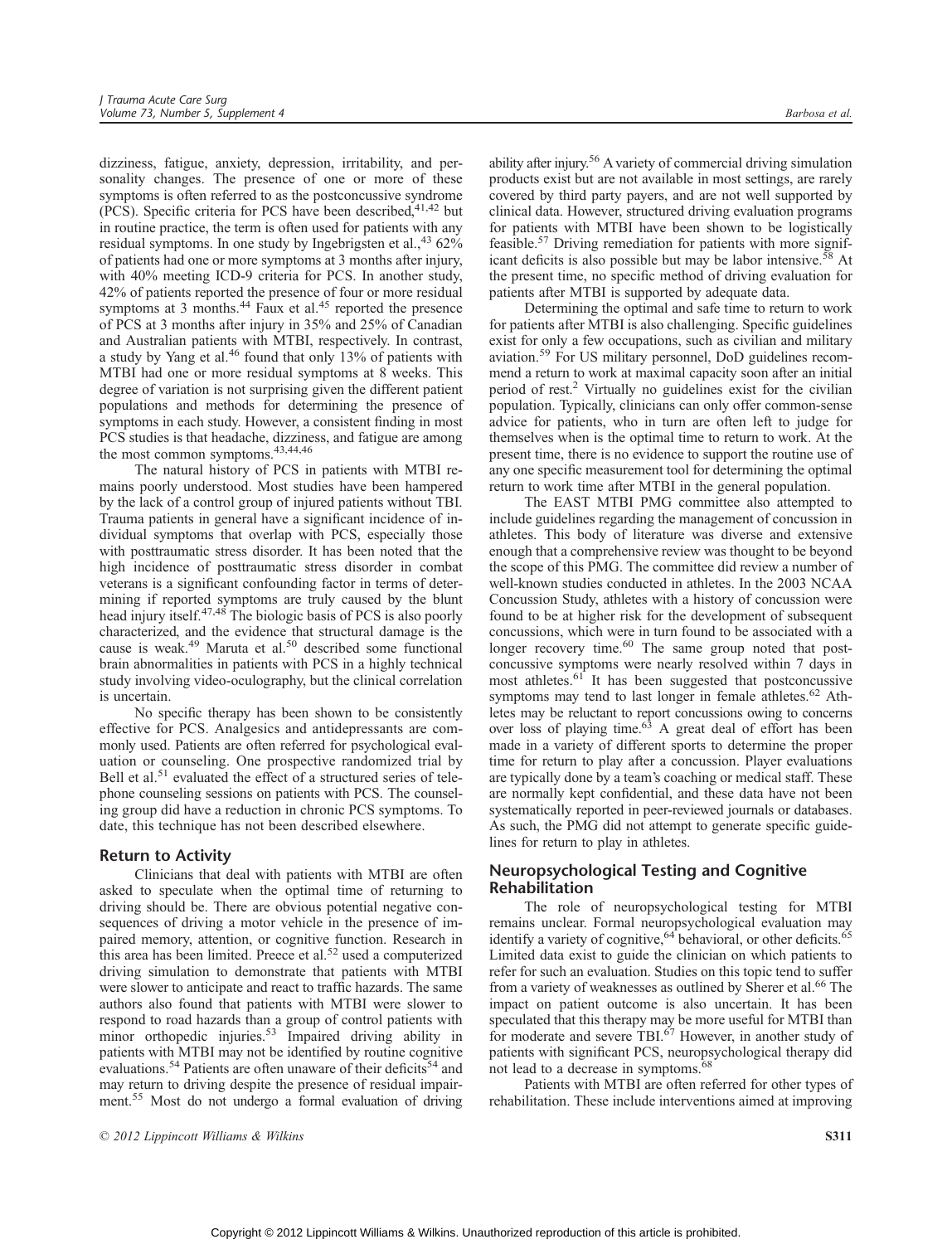memory, attention, and other types of executive function. They may be conducted by practitioners in a variety of disciplines, including speech therapy, occupational therapy, physical therapy, and others and are collectively referred to in this PMG as cognitive rehabilitation. The recent literature on this subject has been systematically reviewed by Cicerone et al.<sup>69,70</sup> and subject to a meta-analysis by Rohling et al.<sup>71</sup> Although there is evidence to support the use of cognitive rehabilitation to improve memory, communication, and executive function,  $69,70,72$ most of the studies were not specific to MTBI. Patients with other neurologic disorders and with all types of TBI are often grouped together in these studies so that patients with MTBI often constitute only a small percentage of patients in a given study. Other methodologic problems with these studies are also common.<sup>70,71</sup> Currently, no specific set of indications for referral for cognitive rehabilitation after MTBI have been defined, and its impact on patient outcome is unknown.

#### Biochemical Markers

An increasing amount of research in recent years has been done on the use of biochemical markers for patients with TBI. These have included S-100B, $^{73-76}$  serum tau, $^{76-78}$  neuron-specific enolase,<sup>79</sup> and others.<sup>75,80</sup> These molecules are present in the brain and may be detected in the serum after brain injury. For patients with MTBI, possible uses for biochemical markers include screening to determine which patients should receive a brain CT scan<sup>75,77</sup> and for determining prognosis.<sup>74</sup> One prospective study showed that patients with elevated S-100B levels were more likely to have intracranial hemorrhage on brain CT scan.<sup>75</sup> However, there was a degree of overlap in S-100B levels for patients with and without brain injury. Therefore, the sensitivity and specificity of S-100B levels for the presence of intracranial hemorrhage will vary depending on which cutoff level is used.<sup>75</sup> S-100B levels may also be affected by alcohol intoxication.<sup>73</sup> Serum tau has also been examined but was not useful for determining which patients had an intracranial hemorrhage in one study<sup>7</sup> and was not useful in predicting outcome in another.<sup>76</sup> Neuron-specific enolase has examined in one study, but the outcome variable measured (Glasgow Outcome Score) was not well suited to evaluate patients with MTBI.<sup>77</sup> Molecular markers may ultimately be found to be more useful for patients with severe TBI.<sup>75,80</sup> At present, there is insufficient evidence to support the use of these biochemical markers in the clinical management of individual patients with MTBI except in the context of a research protocol.

#### **CONCLUSION**

Some recommendations from the 2001 EAST MTBI guidelines are essentially unchanged in this update. However, a number of alterations and additions have been made. The previous admonition to obtain a brain CT scan in all patients with suspected brain injury has been modified to reflect the use of standardized criteria (such as the CCHR) in some centers to identify patients that require a CT scan. The indications for ED discharge of patients with MTBI were examined in a number of high-volume studies since 2001, and our recommendation was changed to Level II to reflect this. Two

specific recommendations on anticoagulated patients with MTBI were added.

MTBI will remain a significant public health problem for the foreseeable future given the significant socioeconomic costs associated with it. The high incidence of MTBI makes it theoretically amenable to high-quality clinical trials. These would be facilitated by the use of a consistent definition and terminology among different disciplines. Newer imaging modalities and more sophisticated outcome measurement tools may also give more insight into the optimal management for MTBI.

#### AUTHORSHIP

The study was designed by the EAST Practice Management Guidelines Committee. R.R.B, S.E.R., R.J. and J.M.W. conducted the literature searches. All authors participated in the analysis of articles and in the formation of guidelines. R.R.B. and S.E.R. wrote the manuscript. All authors participated in critical revision and approved the final version.

#### DISCLOSURE

The authors declare no conflicts of interest.

#### REFERENCES

- 1. Gerberding JL, Binder S. Report to Congress on Mild Traumatic Brain Injury in the United States: Steps to Prevent a Serious Public Health Problem. Atlanta, GA: Centers for Disease Control and Prevention; 2003.
- 2. The Management of Concussion/mTBI Work Group. VA/DoD Clinical Practice Guideline: Management of Concussion/mild Traumatic Brain Injury. Available at: [http://www.healthquality.va.gov/mtbi/concussion\\_](http://www.healthquality.va.gov/mtbi/concussion_mtbi_full_1_0.pdf) [mtbi\\_full\\_1\\_0.pdf](http://www.healthquality.va.gov/mtbi/concussion_mtbi_full_1_0.pdf). Accessed February 14, 2012.
- 3. American Congress of Rehabilitation Medicine. Definition of mild traumatic brain injury. J Head Trauma Rehabil. 1993;8:86-87.
- 4. Cushman JG, Agarwal N, Fabian TC, et al. Practice management guidelines for the management of mild traumatic brain injury: the EAST practice management guidelines work group. J Trauma. 2001;51:  $1016 - 1026$ .
- 5. McCrory P, Meeuwisse W, Johnston K, et al. Consensus Statement on Concussion in Sport 3rd International Conference on Concussion in Sport. Clin J Sport Med. 2009;19:185-200.
- 6. Faul M, Xu L, Wald MM, et al. Traumatic Brain Injury in the United States: Emergency Department Visits, Hospitalizations and Deaths, 2002-2006. Atlanta, Georgia: Centers for Disease Control and Prevention, National Center for Injury Prevention and Control; 2010.
- 7. Haydel MJ, Preston CA, Mills TJ, et al. Indications for computed tomography in patients with minor head injury. N Engl J Med. 2000; 343:100-105.
- 8. Stiell IG, Wells GA, Vandemheen K, et al. The Canadian CT Head Rule for patients with minor head injury. Lancet. 2001;357:1391-1396.
- 9. Stiell IG, Clement CM, Rowe BH, et al. Comparison of the Canadian CT Head Rule and the New Orleans Criteria in patients with minor head injury. *JAMA*. 2005;294:1511-1518.
- 10. Stiell IG, Clement CM, Grimshaw JM, et al. A prospective clusterrandomized trial to implement the Canadian CT Head Rule in emergency departments. CMAJ. 2010;182:1527-1532.
- 11. Smits M, Dippel DW, de Haan GG, et al. External validation of the Canadian CT Head Rule and the New Orleans Criteria for CT scanning in patients with minor head injury. JAMA. 2005;294:1519-1525.
- 12. Smits M, Dippel DW, de Haan GG, et al. Minor head injury: guidelines for the use of CT-a multicenter validation study. Radiology. 2007;245: 831-838.
- 13. Smits M, Dippel DWJ, Steyerberg EW, et al. Predicting intracranial traumatic findings on computed tomography in patients with minor head injury: the CHIP prediction rule. Ann Intern Med. 2007;146:397-405.

S312 **2012** Lippincott Williams & Wilkins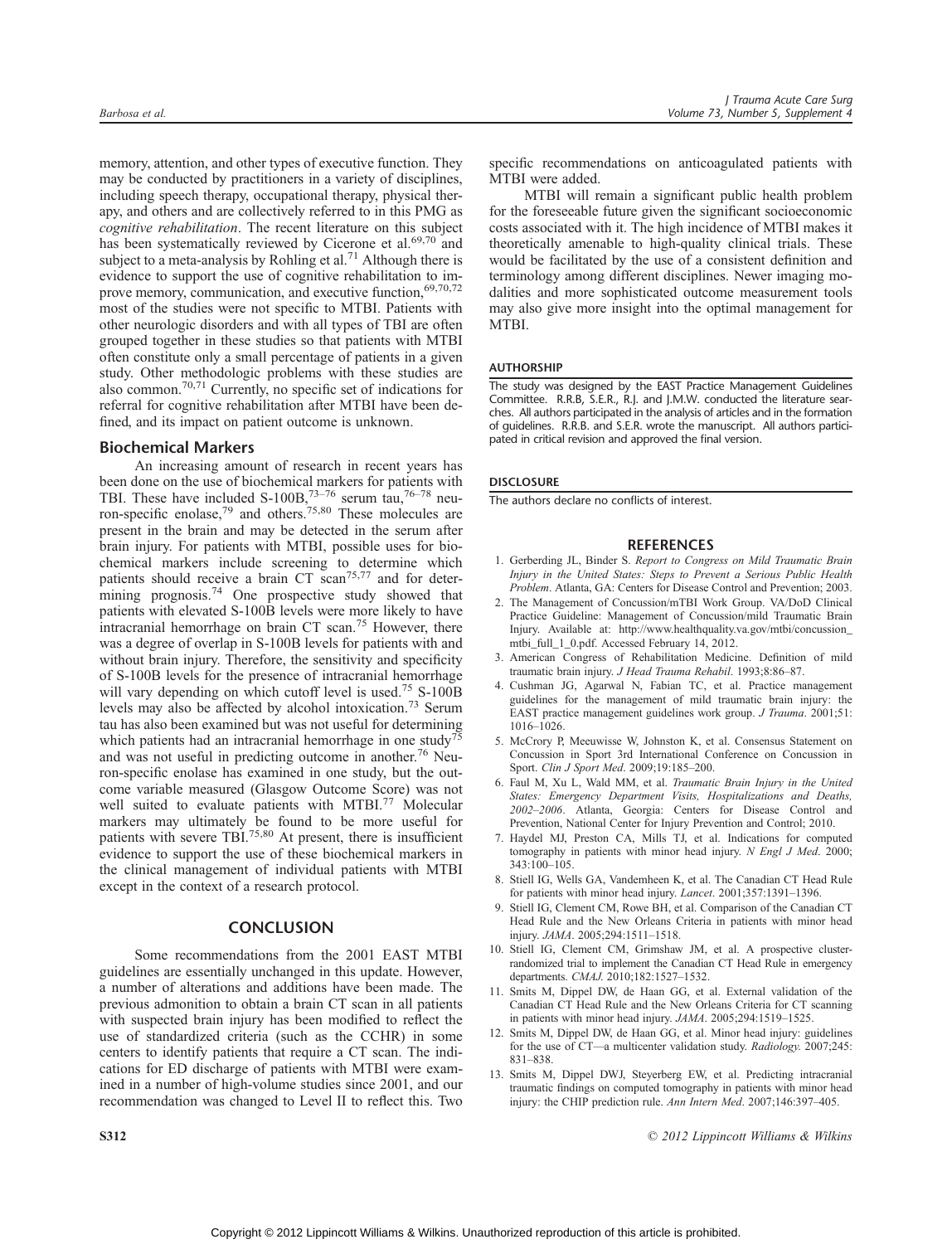- 14. Committee on Trauma, American College of Surgeons. ATLS: Advanced Trauma Life Support Program for Doctors. 8th ed. Chicago, IL: American College of Surgeons; 2008.
- 15. Dunning J, Daly JP, Lomas J-P, et al. Derivation of the children's head injury algorithm for the prediction of important clinical events decision rule for head injury in children. Arch Dis Child. 2006;91:885–891.
- 16. Crowe L, et al. Application of the CHALICE clinical prediction rue for intracranial injury in children outside the UK: impact on head CT rate. Arch Dis Child. 2010:95:1017-1022.
- 17. Orrison WW, Gentry LR, Stimacn GK, et al. Blinded comparison of cranial CT and MR in closed head injury evaluation. Am J Neuroradiol.  $1994:15:351-356.$
- 18. Mittl RL, Grossman RI, Hiehle JF, et al. Prevalence of MR evidence of diffuse axonal injury in patients with mild head injury and normal head CT findings. Am J Neuroradiol. 1994;15:1583-1589.
- 19. Azouvi P. Neuroimaging correlates of cognitive and functional outcome after traumatic brain injury. Curr Opin Neurol. 2000;13:665-669.
- 20. Gosselin N, Bottari C, Chen JK, et al. Electrophysiology and functional MRI in post-acute mild traumatic brain injury. J Neurotrauma. 2011;28:  $329 - 341$
- 21. Chu Z, Wilde EA, Hunter JV, et al. Voxel-based analysis of diffusion tensor imaging in mild traumatic brain injury in adolescents. Am J Neuroradiol. 2010;31:340-346.
- 22. Chen SH, Kareken DA, Fastenau PS, et al. A study of persistent postconcussion symptoms in mild head trauma using positron emission tomography. J Neurol Neurosurg Psychiatry. 2003;74:326-332.
- 23. Belanger HG, Vanderploeg RD, Curtiss G. Recent neuroimaging techniques in mild traumatic brain injury. J Neuropsychiatry Clin Neurosci. 2007;19:5-20.
- 24. Yeo RA, Gasparovic C, Merideth F, et al. A longitudinal proton magnetic resonance spectroscopy study of mild traumatic brain injury. J Neurotrauma. 2011:28:1-11.
- 25. Dutton RP, Prior K, Cohen R, et al. Diagnosing mild traumatic brain injury: where are we now?  $J$  Trauma. 2011;70:554-559.
- 26. Holmes JF, Borgialli DA, Nadel FM, et al. Do children with blunt head trauma and normal cranial computed tomography scan results require hospitalization for neurologic observation? Ann Emerg Med. 2011;58: 315-322.
- 27. Livingston DH, Lavery RF, Passannante MR, et al. Emergency department discharge of patients with a negative cranial computed tomography scan after minimal head injury. Ann Surg.  $2000;232:126-132$ .
- 28. af Geijerstam J-L, Britton M. Mild head injury: reliability of early computed tomographic findings in triage for admission. Emerg Med J. 2005:22:103-107.
- 29. Kaen A, Jimenez-Roldan L, Arrese I, et al. The value of sequential computed tomography scanning in anticoagulated patients suffering from minor head injury. *J Trauma*.  $2010;68:895-898$ .
- 30. Cohen DB, Rinker C, Wilberger JE. Traumatic brain injury in anticoagulated patients. J Trauma. 2006;60:553-557.
- 31. Carroll LJ, Cassidy JD, Peloso PM, et al. Prognosis for mild traumatic brain injury: results of the WHO collaborating centre task force on mild traumatic brain injury. J Rehabil Med. 2004;36(suppl 43):84-105.
- 32. Schretlen DJ, Shapiro AM. A quantitative review of the effects of traumatic brain injury on cognitive functioning. Int Rev Psychiatr. 2003; 15:341-349.
- 33. Malojcic B, Mubrin Z, Coric B, et al. Consequences of mild traumatic brain injury on information processing assessed with attention and short-term memory tasks. J Neurotrauma. 2008;25:30-37.
- 34. Ponsford J, Cameron P, Fitzgerald M, et al. Long-term outcomes after uncomplicated mild traumatic brain injury: a comparison with trauma controls. J Neurotrauma. 2011;28:937-946.
- 35. Levin HS, Mattis S, Ruff RM, et al. Neurobehavioral outcome following minor head injury: a three-center study. J Neurosurg. 1987;66:234-243.
- 36. Mosenthal AC, Livingston DH, Lavery RF, et al. The effect of age on functional outcome in mild traumatic brain injury: 6-month report of a prospective multicenter trial. J Trauma. 2004;56:1042-1048.
- 37. Himanen L, Portin R, Isoniemi H, et al. Longitudinal cognitive changes in traumatic brain injury: a 30-year follow-up study. Neurology. 2006;66: 187-192
- $\odot$  2012 Lippincott Williams & Wilkins  $\ddot{\text{S313}}$
- 38. Dikmen SS, Machamer JE, Winn HR, et al. Neuropsychological outcome at 1-year post head injury. Neuropsychology. 1995;9:80-90.
- 39. Wallesch C-W, Curio N, Kutz S, et al. Outcome after mild-to-moderate blunt head injury: effects of focal lesions and diffuse axonal injury. Brain Ini. 2001:15:401-412.
- 40. Kraus J, Hsu P, Schaffer K, et al. Preinjury factors and 3-month outcomes following emergency department diagnosis of mild traumatic brain injury. J Head Trauma Rehabil. 2009;24:344-354.
- 41. American Psychiatric Association. Diagnosis and Statistical Manual of Mental Disorders (DSM-IV-TR). 4th ed. Washington, DC: American Psychiatric Association; 2000.
- 42. World Health Organization. ICD-10: International Statistical Classification of Diseases and Related Health Problems. 10th Rev ed. New York, NY: World Health Organization 2008.
- 43. Ingebrigsten T, Waterloo K, Marup-Jensen S, et al. Quantification of postconcussion symptoms 3 months after minor head injury in 100 consecutive patients. J Neurol. 1998;245:609-612.
- 44. Dischinger PC, Ryb GE, Kufera JA, et al. Early predictors of postconcussive syndrome in a population of trauma patients with mild traumatic brain injury. J Trauma. 2009;66:289-297.
- 45. Faux S. Emergency department prediction of post-concussive syndrome following mild traumatic brain injury-an international cross-validation study. Brain Inj. 2011;25:14-22.
- 46. Yang C-C, Tu Y-K, Hua M-S, et al. The association between the postconcussion symptoms and clinical outcomes for patients with mild traumatic brain injury. J Trauma. 2007;62:657-663.
- 47. Hoge CW, McGurk D, Thomas JL, et al. Mild traumatic brain injury in U.S. soldiers returning from Iraq. N Engl J Med. 2008;358:453-463.
- 48. Cooper DB, Kennedy JE, Cullen M, et al. Association between combat stress and post-concussive symptoms reporting in OEF-OIF service members with mild traumatic brain injuries. *Brain Inj.*  $2011;25:1-7$ .
- 49. Margulies S. The postconcussion syndrome after mild head trauma: is brain damage overdiagnosed? Part 1. J Clin Neurosci. 2000;7:400-408.
- 50. Maruta J, Suh M, Niogi SN, et al. Visual tracking synchronization as a metric for concussion screening. J Head Trauma Rehabil. 2010;25:  $293 - 305$
- 51. Bell KR, Hoffman JM, Temkin NR, et al. The effect of telephone counseling on reducing post-traumatic symptoms after mild traumatic brain injury: a randomized trial. J Neurol Neurosurg Psychiatry. 2008;79: 1275-1281.
- 52. Preece MHW, Horswill MS, Geffen GM. Assessment of drivers' ability to anticipate traffic hazards after traumatic brain injury. J Neurol Neurosurg Psychiatry. 2011:82:447-451.
- 53. Preece MHW, Horswill MS, Geffen GM. Driving after concussion: the acute effect of mild traumatic brain injury on drivers' hazard perception. Neuropsychology. 2010;24:493-503.
- 54. Lundqvist A, Alinder J. Driving after brain injury: self-awareness and coping at the tactical level of control. Brain Inj. 2007;21:1109-1117.
- 55. Hawley CA. Return to driving after head injury. J Neurol Neurosurg Psychiatry. 2001;70:761-766.
- 56. Fisk GD, Schneider JJ, Novack TA. Driving following traumatic brain injury: prevalence, exposure, advice, and evaluations. Brain Inj. 1998:12:683-695.
- 57. Schultheis MT, Matheis RJ, Nead R, et al. Driving behaviors following brain injury: self-report and motor vehicle records. J Head Trauma Rehabil. 2002;17:38-47.
- 58. Gamache PL, Lavalliere M, Tremblay M, et al. In-simulator training of driving abilities in a person with a traumatic brain injury. Brain Inj. 2011:25:416-425.
- 59. Fiedler ER, Orme DR, Wills W, et al. Assessment of Head-Injured Aircrew: Comparison of FAA and USAF Procedures. Oklahoma City, OK: FAA Civil Aerospace Medical Institute, 2001.
- 60. McCrea M, Guskiewicz KM, Marshall SW, et al. Acute effects and recovery time following concussion in collegiate football players: the NCAA concussion study. JAMA. 2003;290:2556-2563.
- 61. McCrea M, Guskiewicz KM, Marshall SW, et al. Cumulative effect associated with recurrent concussion in collegiate football players: the NCAA concussion study. JAMA. 2003;290:2549-2555.